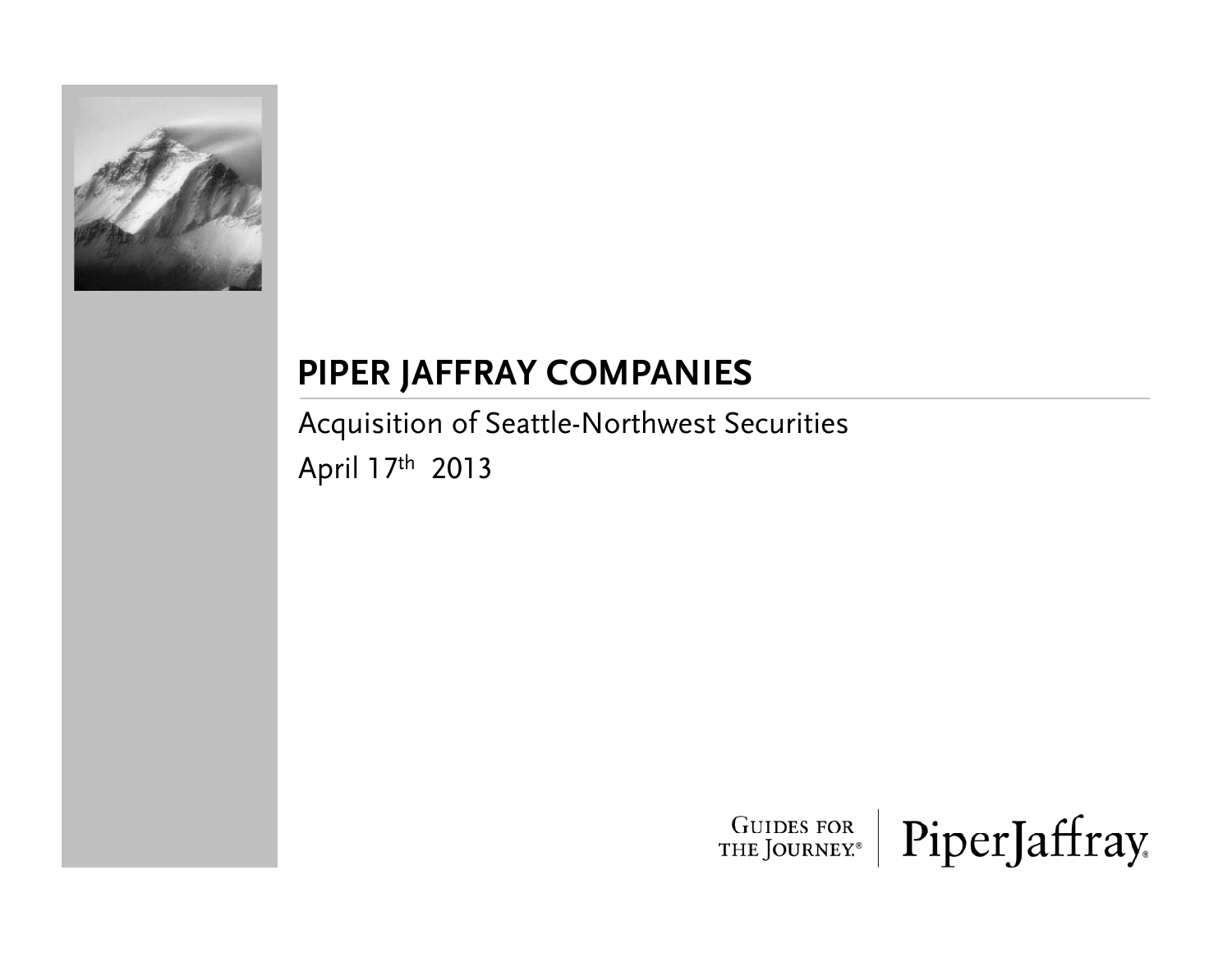## **CAUTION REGARDING FORWARD-LOOKING STATEMENTS**



**This announcement contains forward-looking statements. Statements that are not historical or current facts, including statements about beliefs and expectations, are forward-looking statements. These forward**looking statements cover, among other things, the future prospects of the Company and management's **expectations regarding revenues, return on equity, and cost synergies. Forward-looking statements involve inherent risks and uncertainties, and important factors could cause actual results to differ materially from those anticipated, including the following: (1) the transaction announced in this release may not be completed, or completed within the expected timeframe; (2) the costs or difficulties relating to the combination of the businesses may be greater than expected and may adversely affect our results of**  operations and financial condition; (3) the expected benefits of the transaction, including revenue growth **for our public finance business, may take longer than anticipated to achieve and may not be achieved in their entirety or at all and will in part depend on the ability of the Company to retain and hire key personnel and maintain relationships with clients pending the consummation of the transaction; (4) developments in market and economic conditions have in the past adversely affected, and may in the future adversely affect, the business and profitability of the Company; and (5) other factors identified under "Risk Factors" in Part I, Item 1A of our Annual Report on Form 10-K for the year ended December 31, 2012, and updated in our subsequent reports filed with the SEC. These reports are available at www.piperjaffray.com or www.sec.gov. Forward-looking statements speak only as of the date they are made, and we undertake no obligation to update them in light of new information or future events.**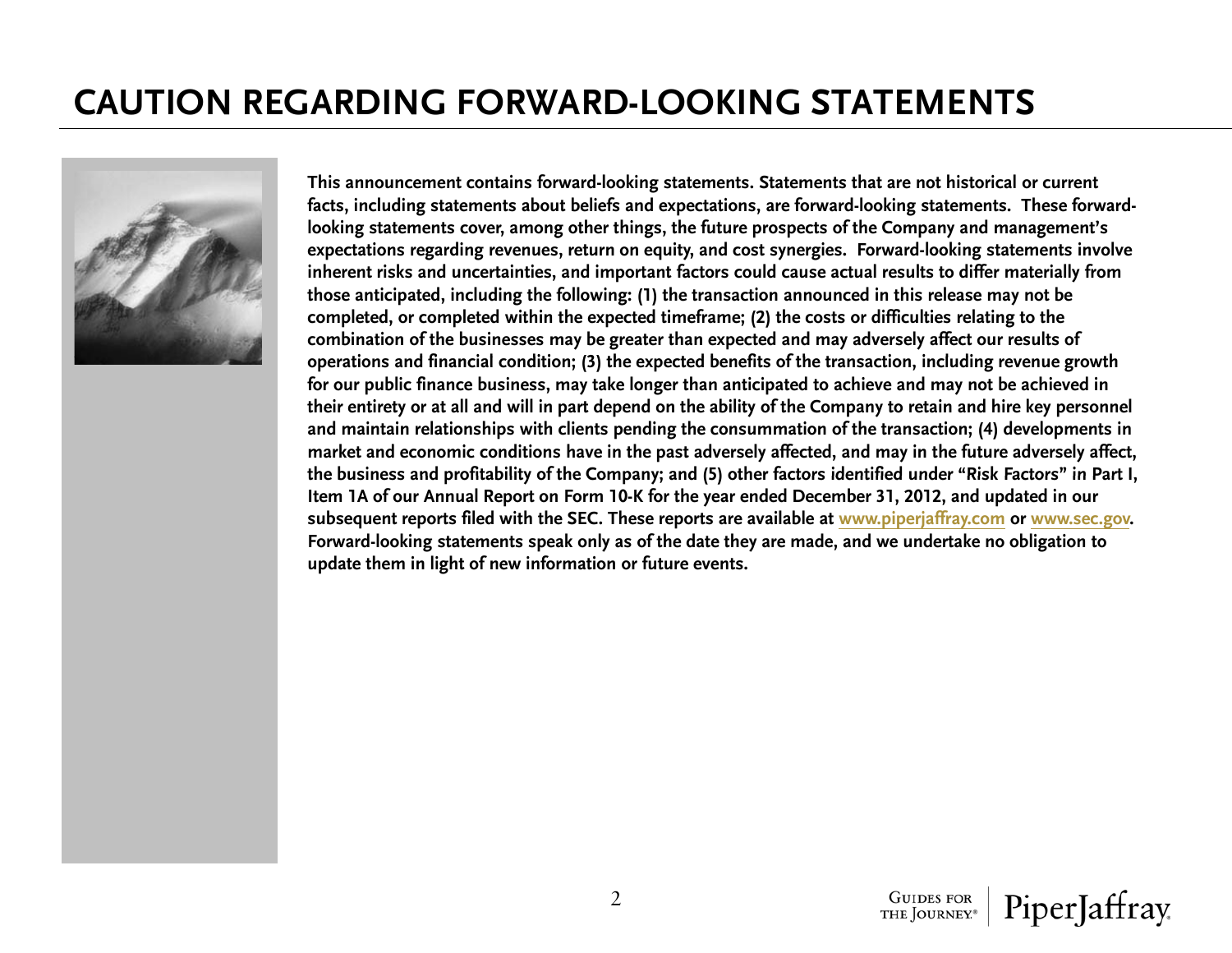- $\mathbb{R}^n$ The leading middle market Public Finance firm in the Pacific Northwest region
- **COL** Top municipal underwriter in the Pacific Northwest
- **College** Founded in 1970 with headquarters in Seattle and offices in Oregon, Idaho, Utah, California, and New York
- m. Business Lines: Public Finance and Fixed Income Sales and Trading
- ш Financial information
	- ¾Average revenue of \$17.0 million in the last 3 years
	- ¾60% Public Finance and 40% Fixed Income Sales and Trading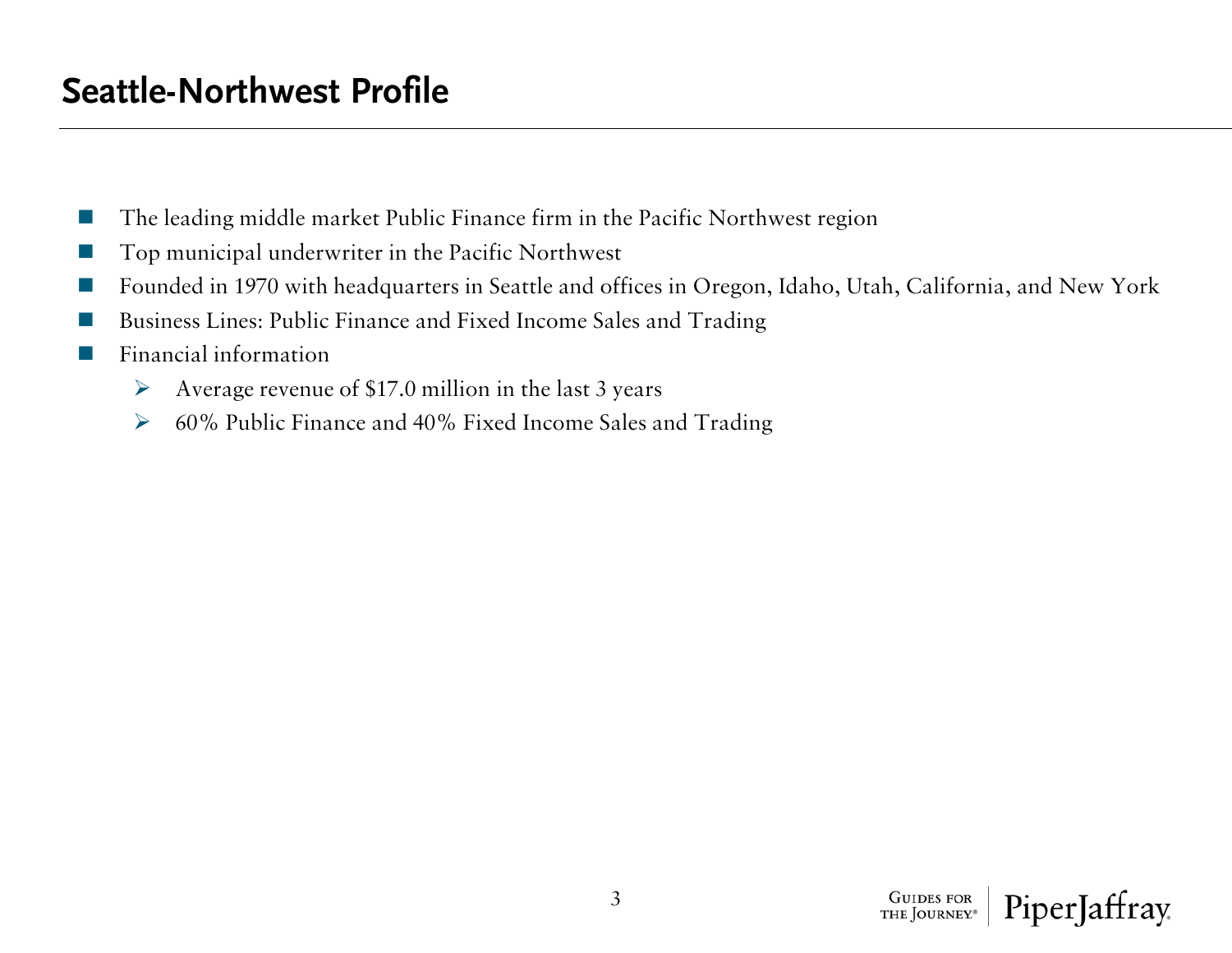## **Strategic Rationale**

- m. Represents a significant step in firm's strategy to grow Public Finance into a national franchise
- m. Expands middle market distribution
- F. Good cultural fit
- m. Limited overlap
- F. Significant expansion of municipal underwriting and distribution resources in the Pacific Northwest
- Several opportunities for revenue synergies
	- ¾Broader product set in banking and distribution for Seattle Northwest's clients
	- ¾Larger capital base available for trading and underwriting
	- ¾Growth opportunity in adjacent states with strength of combined platform
- ш Meaningful cost and capital synergies